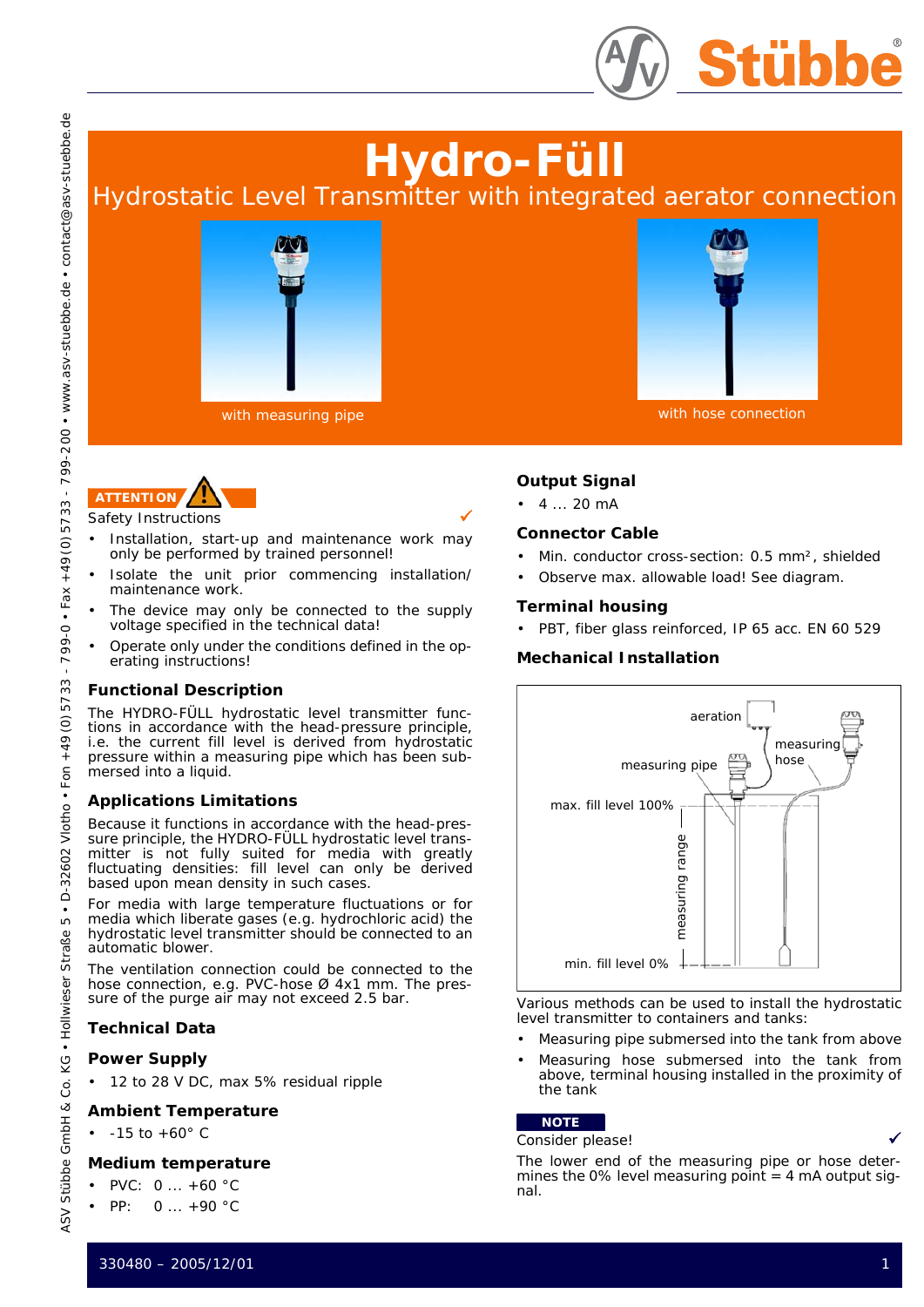

## **Maintenance**

If used for its intended purpose, the hydrostatic level transmitter is maintenance-free.

#### **NOTE**

If used with highly adhesive liquids (e.g. lime slurry), the measuring pipe or hose must be inspected at regular intervals and cleaned if necessary.

#### **Electrical Connection**



Load as Related to Supply Voltage



#### **NOTE**

Load is the sum of all resistors within the measuring circuit.  $\bullet$ 

## **Start-Up**

All hydrostatic level transmitters are preset at the factory to the measuring cell nominal value. DIP switch S1 = ON 100% fill level

- 0 % fill level =  $4 \text{ mA}$
- 100 % fill level = 20 mA

The zero point and the max. value must always be examined during initial start-up and readjusted to the desired measuring range if necessary. It is advantageous to adjust with the original liquid.

Procedure

- **1. Electrical connection acc. connection diagram**
- **2. Preset of the measuring range:**

| 100 % fill level range (m water column) |                                  |                    |  |  |
|-----------------------------------------|----------------------------------|--------------------|--|--|
| lies in the range                       |                                  |                    |  |  |
| measuring cell<br>Type 1                | measuring cell<br>Type $\bar{2}$ | DIP switch setting |  |  |
| (1000 mm WS)                            | $(2500 \, \text{mm WS})$         |                    |  |  |
| $0,20 - 0,30$                           | $0.4 - 0.7$ m                    | $DIP 6 = ON$       |  |  |
| $0.20 - 0.45$                           | $0,5 - 1,1$ m                    | $DIP 5 = ON$       |  |  |
| $0,25 - 0,55$                           | $0.7 - 1.4$ m                    | $DIP 4 = ON$       |  |  |
| $0,35 - 0,80$                           | $0.8 - 2.0$ m                    | $DIP 3 = ON$       |  |  |
| $0.55 - 1.0$                            | $1,4 - 2,5$ m                    | $DIP 2 = ON$       |  |  |
| $0,65 - 1,0$                            | $1,6 - 2,5$ m                    | $DIP 1 = ON$       |  |  |
| measuring cell<br>Type 4                | measuring cell<br>Type 10        | DIP switch setting |  |  |
| (4000 mm WS)                            | (10000 mm WS)                    |                    |  |  |
| $0.7 - 1.2$                             | $2,0 - 3,0$                      | $DIP 6 = ON$       |  |  |
| $0,8 - 1,8$                             | $2,0 - 4,5$                      | $DIP 5 = ON$       |  |  |
| $1,2 - 2,2$                             | $2,5 - 5,5$                      | $DIP 4 = ON$       |  |  |
| $1,5 - 3,2$                             | $3,5 - 8,0$                      | $DIP 3 = ON$       |  |  |
| $2,0 - 4,0$                             | $5,5 - 10$                       | $DIP 2 = ON$       |  |  |
| $2,4 - 4,0$                             | $6,5 - 10$                       | $DIP 1 = ON$       |  |  |
|                                         |                                  |                    |  |  |

#### **NOTE**

always switch only one of the DIP switches to ON-position  $\sqrt{ }$ 

Select DIP switches in such a way that desired 100 % level lies approximately in the center of the range.

Type of measuring cell (1, 2, 4 or 10) see type sign **Example:**

Measuring of liquid level 0... 1.0 m (with measuring cell 2):

- -> 100 %- liquid level lies approximately in the enter of the range 0.7 - 1.4 m
- -> DIP switch 4 is selected!

#### **3. Zero Point = 4 mA**

- Empty the container or remove the measuring pipe/ hose
- Adjust measuring current to 4 mA with the "4 mA" trimming potentiometer
- **4. 100 %-Point = 20 mA**
- Fill container with the original liquid to desired max. level
- Adjust measuring current to 20 mA with the "20 mA" trimming potentiometer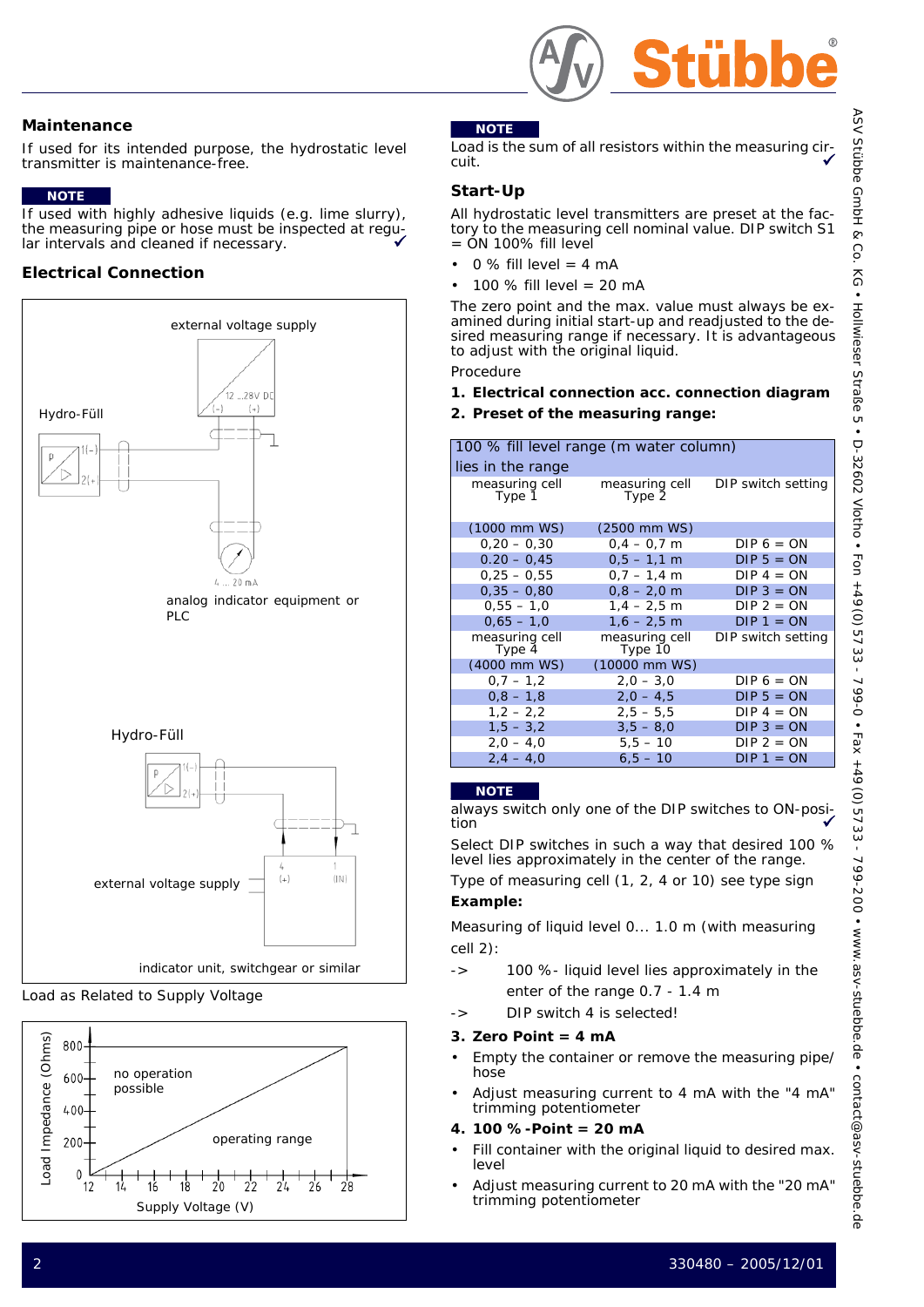

## **NOTE**

If the container is refilled with liquids which have another density it must be readjusted!  $\checkmark$ 

## **Electronic plate in the terminal housing**



#### **NOTE**

Characteristics with the employment in liquids with a density  $\rho > 1.0$  kg/dm<sup>3</sup>!  $\checkmark$ 

Liquids with a density greater than water will reduce the nominal measuring range.

f = (density  $_{\text{water}}$  / density $_{\rho > 1}$ )

Result: the 20 mA measuring signal is already reached at a lower filling level

## **Diagram: Fill Level Measuring Signal versus Density**